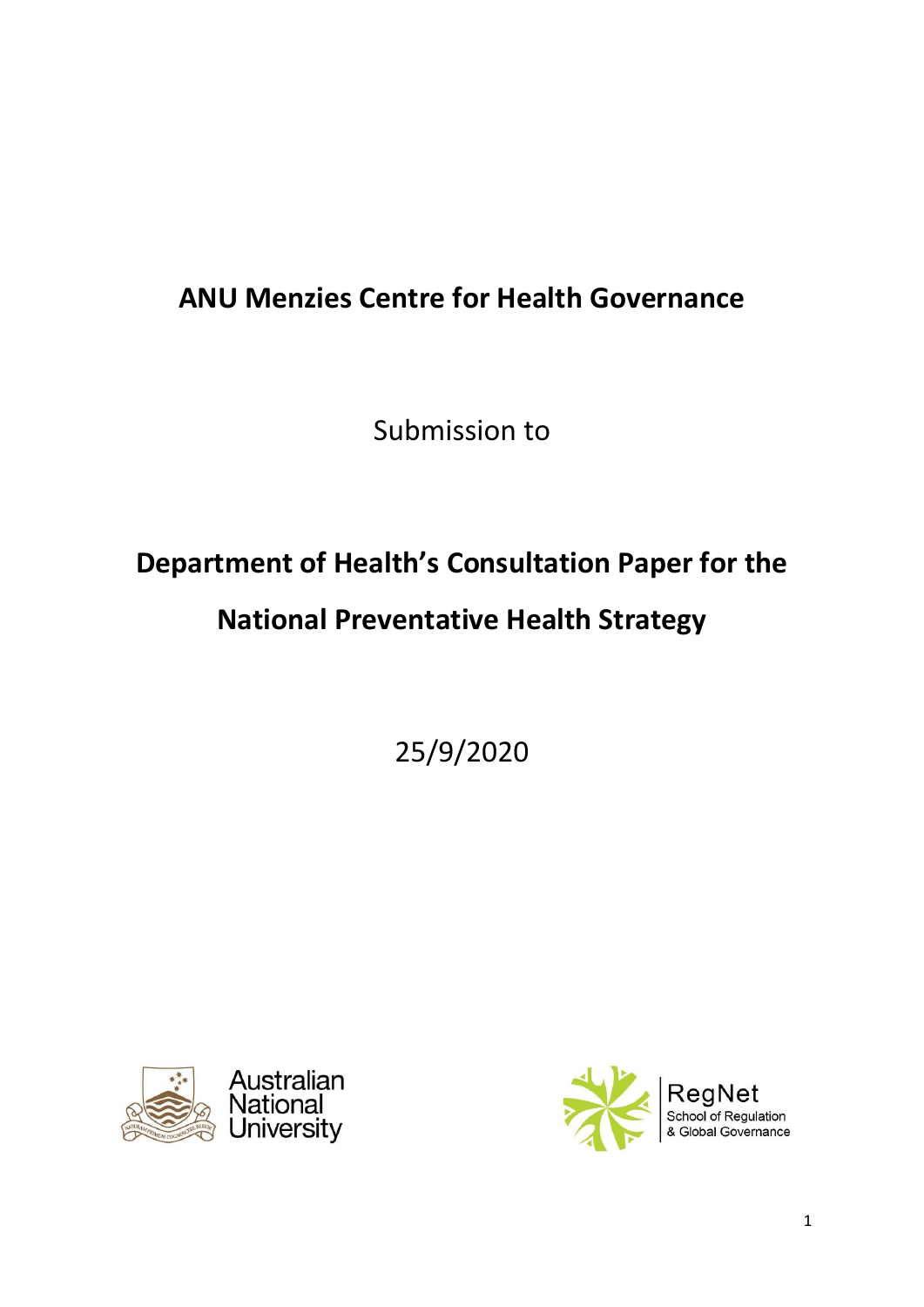## **Contents Page**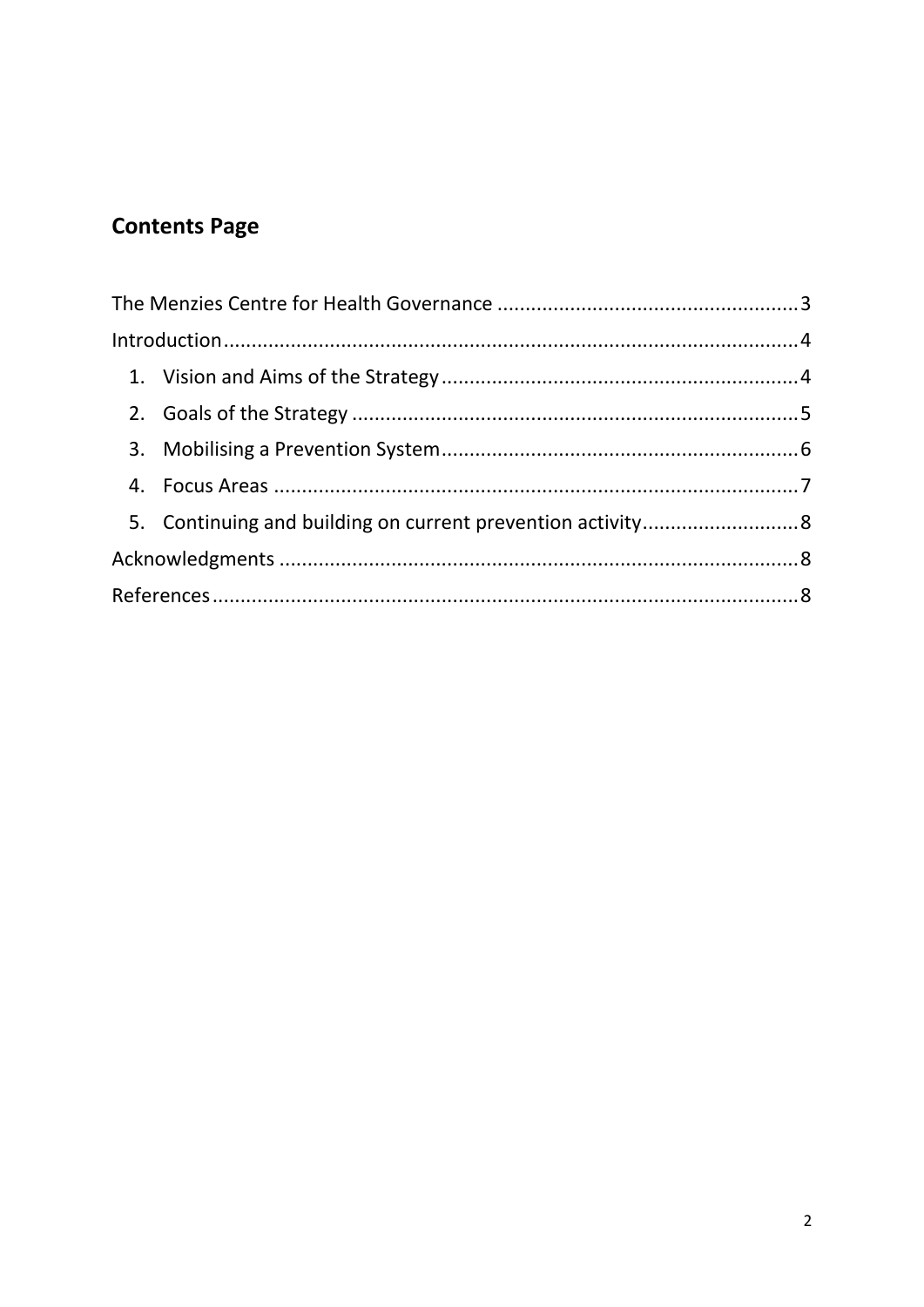#### **The Menzies Centre for Health Governance**

<span id="page-2-0"></span>The Menzies Centre for Health Governance (MCHG) in the School of Regulation and Global Governance at the ANU focuses on governance, complex systems and health equity. The MCHG aims to deepen the understanding of the political, commercial, environmental and social determinants of health inequities, through analyses of interests, institutions and ideas. We study multisectoral public policy, market practices and products, and the actions of civil society groups, and the implications for health inequity in Australia and globally.

A major focus of the MCHG is dialogue among researchers, policymakers and practitioners to *encourage evidence-informed debate* about current and emerging health equity issues; *integrate the role of power and politics* in governing for health equity; *introduce new questions* that will contribute to and challenge health equity-related policy discussions, and *disseminate* key learnings and perspectives that will provide evidence for multisectoral action.

The interdependence of the environmental, commercial, and social causes of health inequity highlights the imperative of global, social and collective action. Using extensive national and international academic and policy-related networks, MCHG employs a cross-disciplinary, cross-sectoral and cross-border approach to our research and engagement.

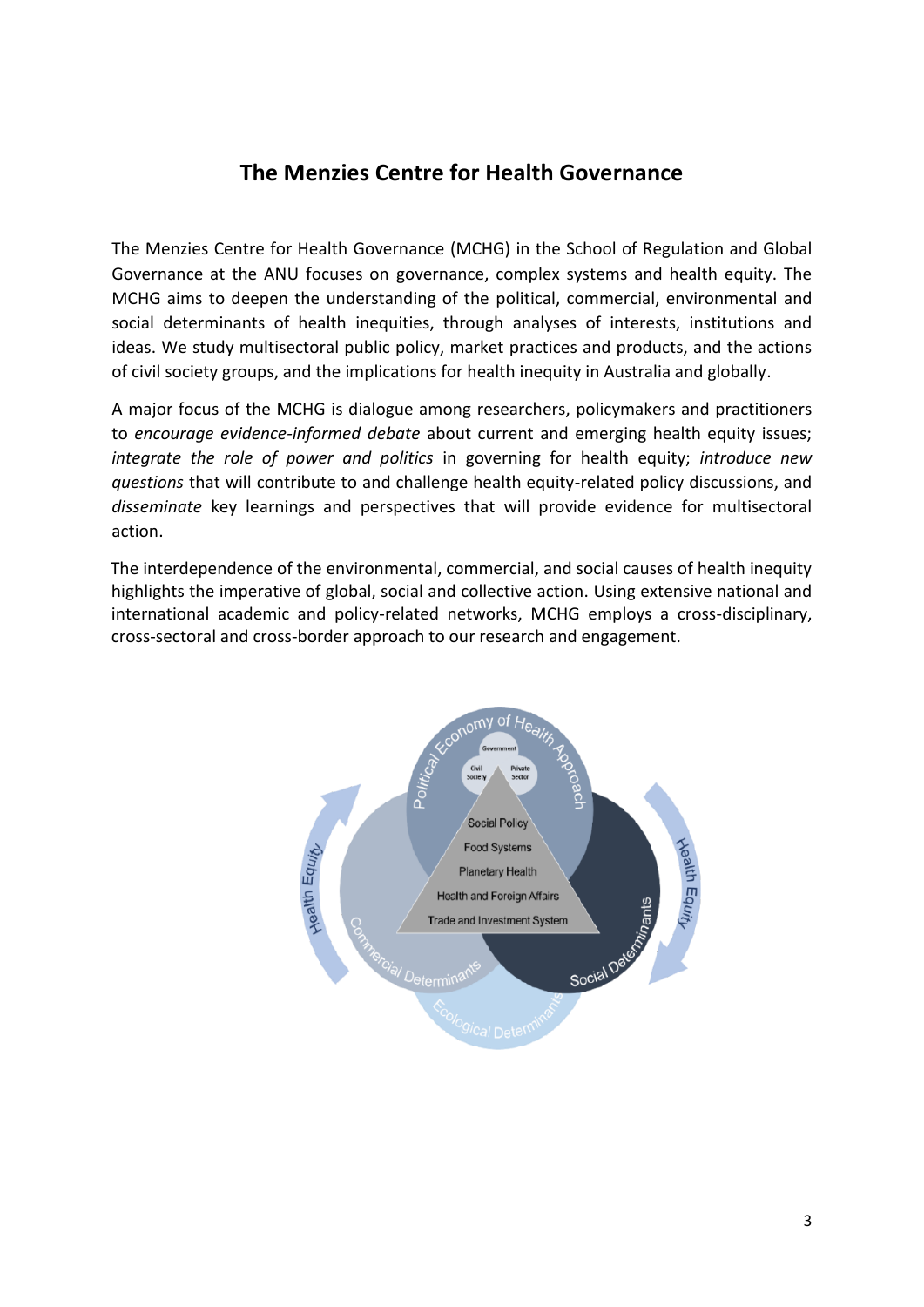#### **Introduction**

<span id="page-3-0"></span>The MCHG welcomes the opportunity to provide input to the Federal Department of Health's Consultation Paper for the National Preventative Health Strategy. The improvement of health and wellbeing in Australia, and the reduction of health inequities, should be an overarching goal of a national Strategy and recognised as a key measure of our progress as a society. The national Strategy should serve as an overarching document that boldly asserts the evidence base for action on the 'causes of the causes' of health and health equity as a core tenet for prevention. The goals, actions and focus areas that emerge should identify efforts to address the social and commercial drivers of health and health inequities, while continuing to support existing policy and activity on prevention in Australia that is effective, efficient and equitable.



*Figure 1. A social determinants of health equity framework*

#### <span id="page-3-1"></span>**1. Vision and Aims of the Strategy**

The vision of the Strategy is to "improve the health of all Australians at all stages of life, through early intervention, better information, targeting risk factors, and addressing the broader causes of health and wellbeing" (p13). This is an excellent vision. The aims that are described to support this vision could focus more on the societal level drivers – at the moment the aims described in the document appear to be skewed towards individual and lifestyle changes.

Aim 1 to ensure the "best start in life" highlights preventing infectious diseases and injuries in childhood and supporting at risk children. The evidence shows that social inequities in childhood track forward into adulthood, where they carry high costs for individuals and society, including poor health, lower educational attainment, and lost human productivity (1-2). Research shows a relationship between income inequality – a consequence of macroeconomic and social policy – and infant mortality and low birth rates (3). We would like to see inclusion of the social determinants of early childhood outcomes in the goals of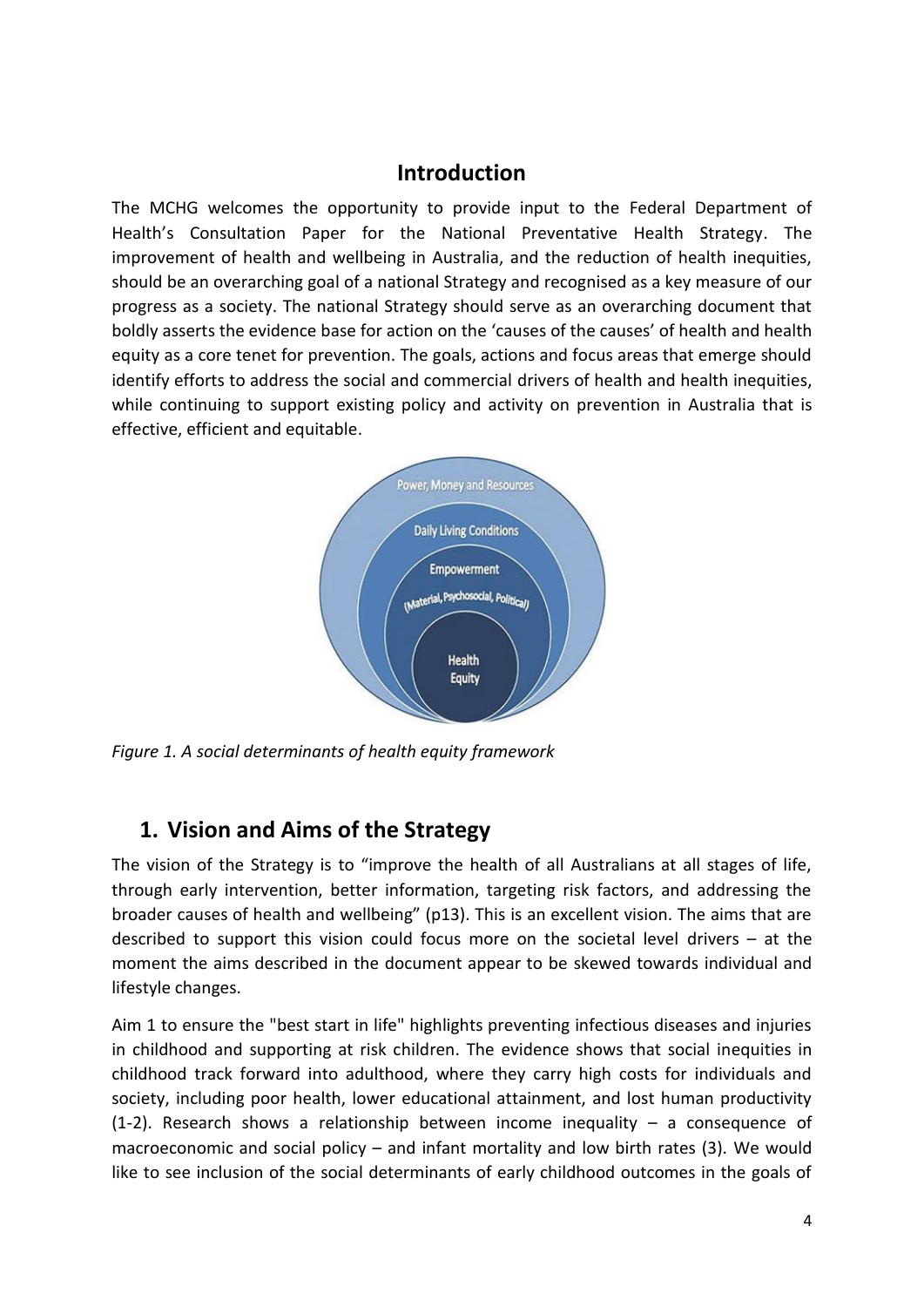the Strategy, such as whole-of-government policy to support conception to early childhood and elevation of health evidence guiding this approach (4). For example, the provision of universal access to paid parental leave and high quality early childcare and development programs are driven outside the health system but have health equity benefits, including promoting cognitive, social and behavioural development (as well as economic benefits through women's workforce attachment) (5).

Access to affordable and quality housing is another important social condition that exists outside the health system. The national Strategy could provide guiding principles for wholeof-government approach to housing where health and wellbeing is at the centre. For example, programs to integrate health and education services for children from conception to 2 or 5 years (6) also benefit from inclusion of stable housing. In Australia, housing stability in the first 1000 days of a child's development is estimated to improve parenting capacity and outcomes for children worth \$36,000 over the child's lifetime or \$3 billion annually (7).

The Strategy's other aims to support Australians to live as long as possible in good health and to address the unequal burden of ill health are important. However, we note that the explanation of unequal burden in the Strategy emphasises the personal circumstances of individuals (p. 13). Evidence is clear that social and commercial drivers fundamentally shape health opportunities for Australians through the uneven distribution of material resources and daily living conditions (8). Poor health due to personal circumstances has been debunked by decades of evidence on the social determinants of health inequities and the social gradient (9). We would like to see acknowledgment of social stratification as a major cause of health equity in the Strategy Aims, as reflected in the well-established evidence base (10-11).

#### <span id="page-4-0"></span>**2. Goals of the Strategy**

The goals of the strategy include; multisectoral action for prevention; embedding prevention in the health system; supportive environments; community engagement; individual capacity to make informed choices; and adaptation to new evidence and issues as they arise (p.14). These are sensible statements and key to achieving the strategy vision. We have a few additional suggestions:

It is hard to argue that prevention is not already embedded in the health system. It is just chronically under-funded and under-valued. Greater funding and visibility of prevention in the health system is essential.

Structural change is missing from the list of goals. While this is implicit in multisectoral action, unless it is an explicit goal, implementation of the strategy may easily slip to an individualised, lifestyle focus.

We strongly support community engagement and note that participation needs to be accessible, active, and include a meaningful process to guide inclusive policy development (12). The scope of participation should extend beyond assessing health policy and program interventions, toward grasping hidden social determinants on action that needs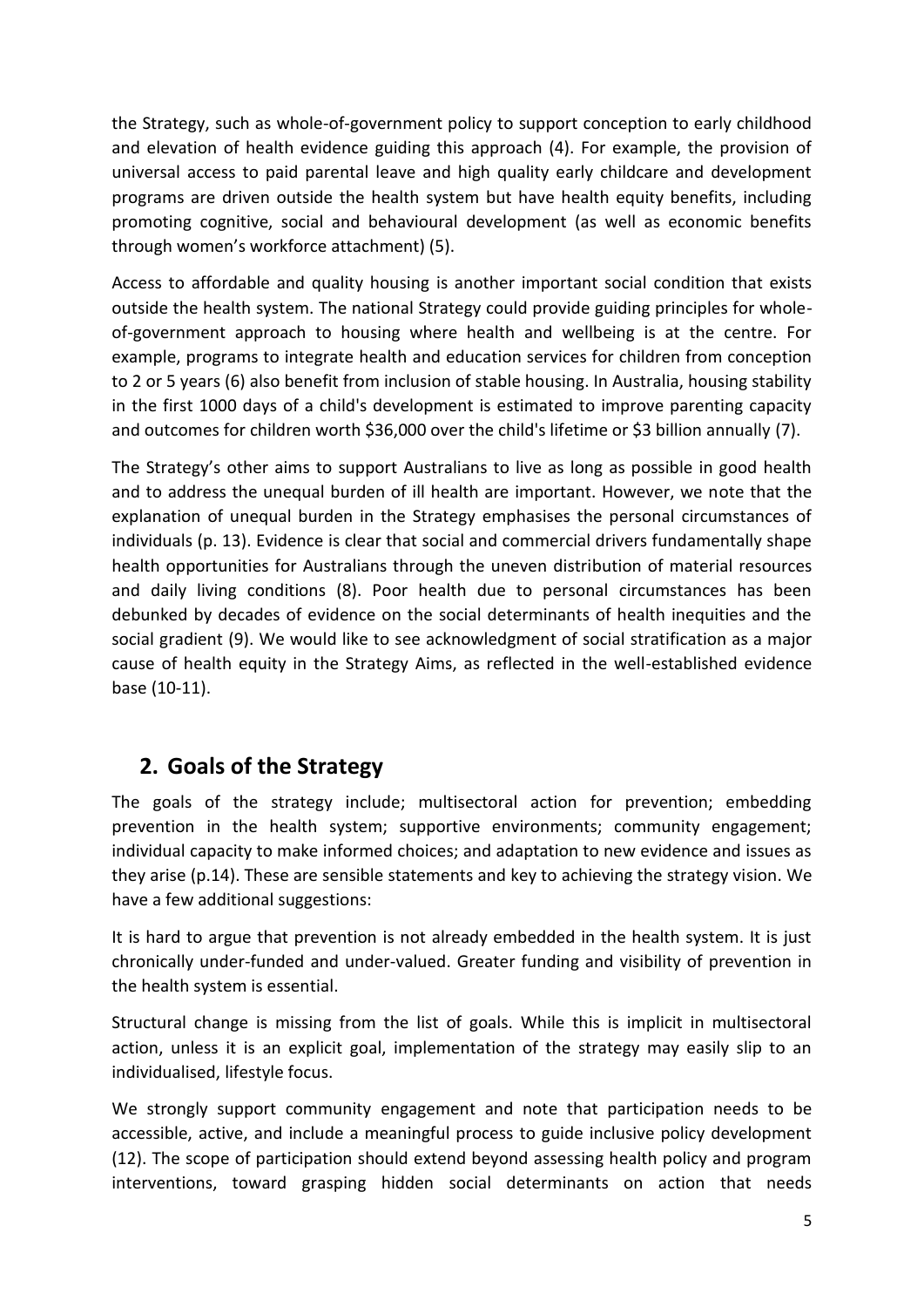intersectoral efforts. This is a multifaceted challenge requiring bridging different sectors with different language and rationales use as well as investing in respectful engagement with communities. Participation is therefore a critical component to ensure that policies and interventions reflect equity and accountability.

We note that there is very little detailed information in how these will be achieved and monitored. Inclusive participatory governance arrangements will be essential to the success of the strategy. In terms of monitoring - by way of comparison, the UN Sustainable Development Goals include a set of targets and indicators linked to goals. SDG 3 on ensuring healthy lives includes indicators such as 'by 2020, halve the number of global deaths and injuries from road traffic accidents' (13). We are not suggesting that the Strategy become a simple SDG list, but we urge that more detail be developed regarding what and how to achieve these goals. For example, Goal 3 of the strategy – how will the Strategy advance supportive environments in which people 'live, work and learn'?

#### <span id="page-5-0"></span>**3. Mobilising a Prevention System**

The Framework for Action is the underlying foundation of the Strategy, providing the approach to achieve better health by 2030. The seven actions proposed include; greater provision of information for individuals; embedding prevention in the health system; partnerships; leadership and governance; preparedness; research and evaluation; and monitoring and surveillance (p.16).

Some of these actions directly relate to the goals above but not all goals appear to be reflected in the actions. For example, how will the actions contribute to the goal of more supportive environments in which people live, work, learn and play? The current list of actions appear to focus on the health care system and the provision of health information and do not indicate clear actions for prevention that need to be coordinated across government and outside the sole purview of the health system in order to address the social determinants of health inequities.

We welcome acknowledgment of the potential conflict of interest with partnerships with vested interests (p16). We note the Strategy acknowledges the need to manage potential conflicts of interest to protect public policy from undue influence. We suggest a strong focus on not only acknowledging potential vested interests, but actively preventing forms of engagement which can lead to undue influence on public health policymaking (14). The development of guidance is being done elsewhere (15-16), and Australia has an opportunity to be a world leader in this regard.

The Strategy acknowledges the need for evaluation and sharing of information with stronger partnerships between researchers and policy makers to improve the translation of evidence (p.18). In terms of monitoring as an action, we suggest monitoring not only health outcome data but also the determinants of health, and the Strategy itself to assess whether it is meeting its aims and goals throughout now and 2030. Policy makers need tools to evaluate multiple interventions in complex systems that involve scaling up and integration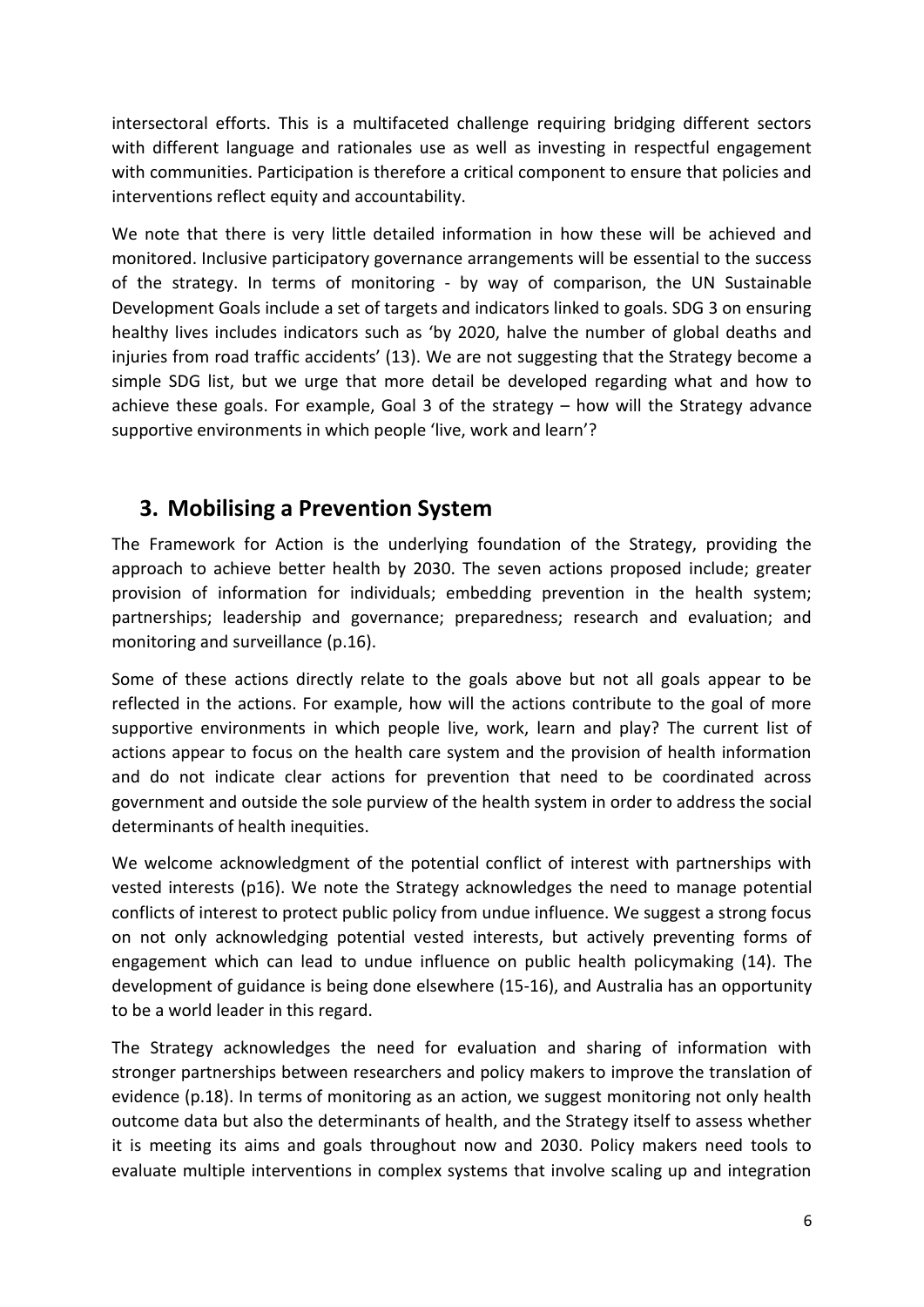of policy areas (17). It is important to address a wide range of determinants of health which requires evaluating the dynamic interplay between interventions of different societal context at multilevel scales (18). Not only will this drive reliable evidence on whether a policy or program works, it would also enable monitoring of un-intended consequences contributing to the health divide. A way to measure short-term and long-term health impacts is to engage in innovative and well-designed evaluation, and reliable data sets. We suggest investing in national data sets that link health outcomes with fine-grained indicators of wealth, housing and social capital over the life course (19). Linked data micro data sets and longitudinal data sets are essential to evaluate the impacts on health equity and social determinants of health as some determinants are more likely to affect population burden of disease than others (20).

#### <span id="page-6-0"></span>**4. Focus Areas**

The Strategy indicates six focus areas for the first years of the Strategy; reducing tobacco use; increasing consumption of a healthy diet; increasing physical activity; increasing cancer screening; improving immunization coverage and reducing alcohol and other drug related harm (p19). These are focus areas that have existing policy and attention, and while we support coordination of existing mechanisms, we see the Prevention strategy as having a bolder aim to include the causes of ill health that are not adequately addressed in existing policy.

For example, actions to increase the consumption of healthy diets (focus area 2) can be undermined by food environments that are full of highly processed, heavily marketed food and corporate practices that increase the supply and availability of unhealthy food (21). Food regulatory policies such as the sugar tax, nutrient reformulation, labelling and the restrictions of unhealthy food advertising can help improve the entire food supply system for everyone regardless of individual barriers (22). This is an equitable to approach to healthy diets and is aligned with the Strategy's vision of improving health of all Australians.

Furthermore, evidence shows that heathy food is not affordable for households on lowincome or living in rural or very remote areas (23). This highlights the need for social and economic policies that address the social determinants of food choices, including raising income levels through welfare support or supplements, regulating marketing, advertising and promotion of ultra-processed foods, or strengthening price control measures (24). These comprehensive strategies are also essential to protect optimal nutrition in the first 36 months of life through breastfeeding and complementary feeding (25-26).

The silence on climate change action and health prevention in the current Strategy document must be addressed. Climate change will continue to exacerbate existing health inequities (27) and we support the joint statement of groups associated with the Climate and Health Alliance to recognise climate change as a central feature of the Strategy (28). Good social and planning policy is good climate adaptation policy, and is good for health. Fundamentally, we need climate change mitigation. Such action must focus on the institutions, policies, processes, actors, and norms that embed, facilitate, and normalise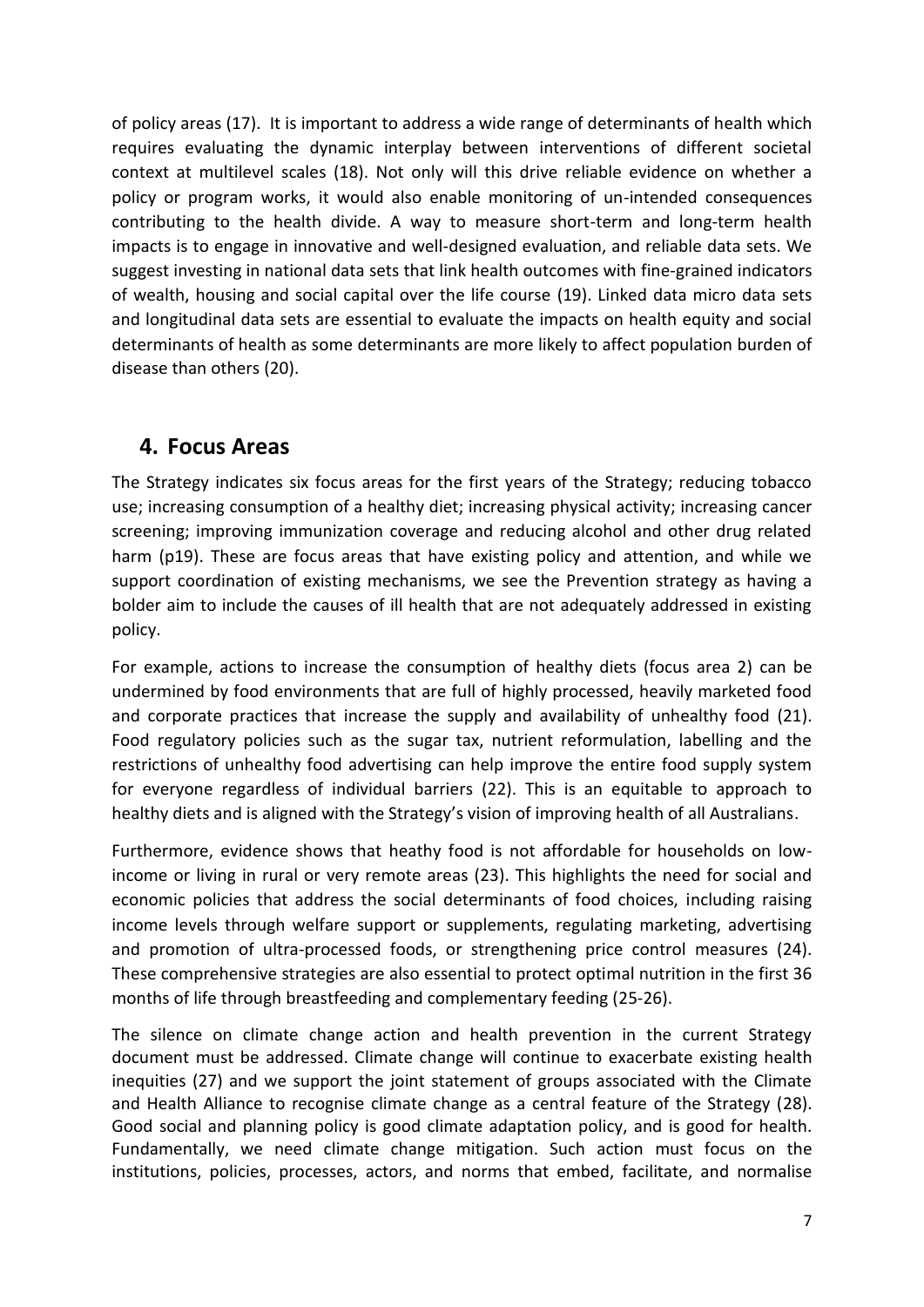excess production and consumption of unhealthy and environmentally damaging products and services. Climate mitigation action in food systems, urban systems and the energy system will produce co-benefits for health.

Finally, it is stated within the discussion paper that "Prevention is complex and the causes of ill health and disease vary from person to person, community to community, health issue to health issue." It is thus imperative that systems approaches (incorporating systems thinking and systems science methods) are employed to address the complex nature of prevention (29-31). Typically, the prevention research space has been dominated by reductionist approaches that remove context, limit cross-sectoral action, and fail to recognise the unpredictable and changing nature of the prevention system when designing and implementing levers for change. A systems approach is a necessary to overcome such limitations, thus contributing to improving the prevention system.

### <span id="page-7-0"></span>**5. Continuing and building on current prevention activity**

We note that many of the current areas highlighted in the focus areas already have national strategies and plans to guide action. How will the Strategy add to these? Given the existing policies, could the Strategy provide a bolder overarching vision of prevention in Australia that includes the wider social and commercial determinants of health?

Could the Strategy sit as a set of high level principles and actions in which the existing policies and strategies connect underneath?

#### <span id="page-7-1"></span>**Acknowledgments**

Menzies would like to thank Belinda Townsend, Yandisa Ngqangashe, Melanie Pescud, Dori Patay, Sora Lee, Libby Salmon, Janice Lee and Sharon Friel for their contributions to this submission.

#### <span id="page-7-2"></span>**References**

(1) Human Early Learning Partnership Commission on Social Determinants of Health (2007). Early child development: a powerful equalizer: final report for the World Health Organization's Commission on the Social Determinants of Health. / Prepared by Arjumand Siddiqi, Lori G. Irwin, Dr. Clyde Hertzman, Vancouver : Human Early Learning Partnership. [https://apps.who.int/iris/handle/10665/69729.](https://apps.who.int/iris/handle/10665/69729)

(2) Moore, T. G., et al. (2017). The First Thousand Days: An Evidence Paper. Parkville, Victoria, Centre for Community Child Health - Murdoch Children's Research Institute. Retrieved 23 September 2020, from [https://www.rch.org.au/ccch/first-thousand-days/.](https://www.rch.org.au/ccch/first-thousand-days/)

(3) VicHealth. (2015). Promoting equity in early childhood development for health equity through the life course: an evidence summary. Victorian Health Promotion Foundation. [https://www.vichealth.vic.gov.au/-/media/ResourceCentre/PublicationsandResources/Health-](https://www.vichealth.vic.gov.au/-/media/ResourceCentre/PublicationsandResources/Health-Inequalities/Fair-Foundations/Summary/Health-Equity_Summary-Report_EarlyChildhoodDev.pdf?la=en&hash=748376B8804BAA857C55716CE097958023693D22)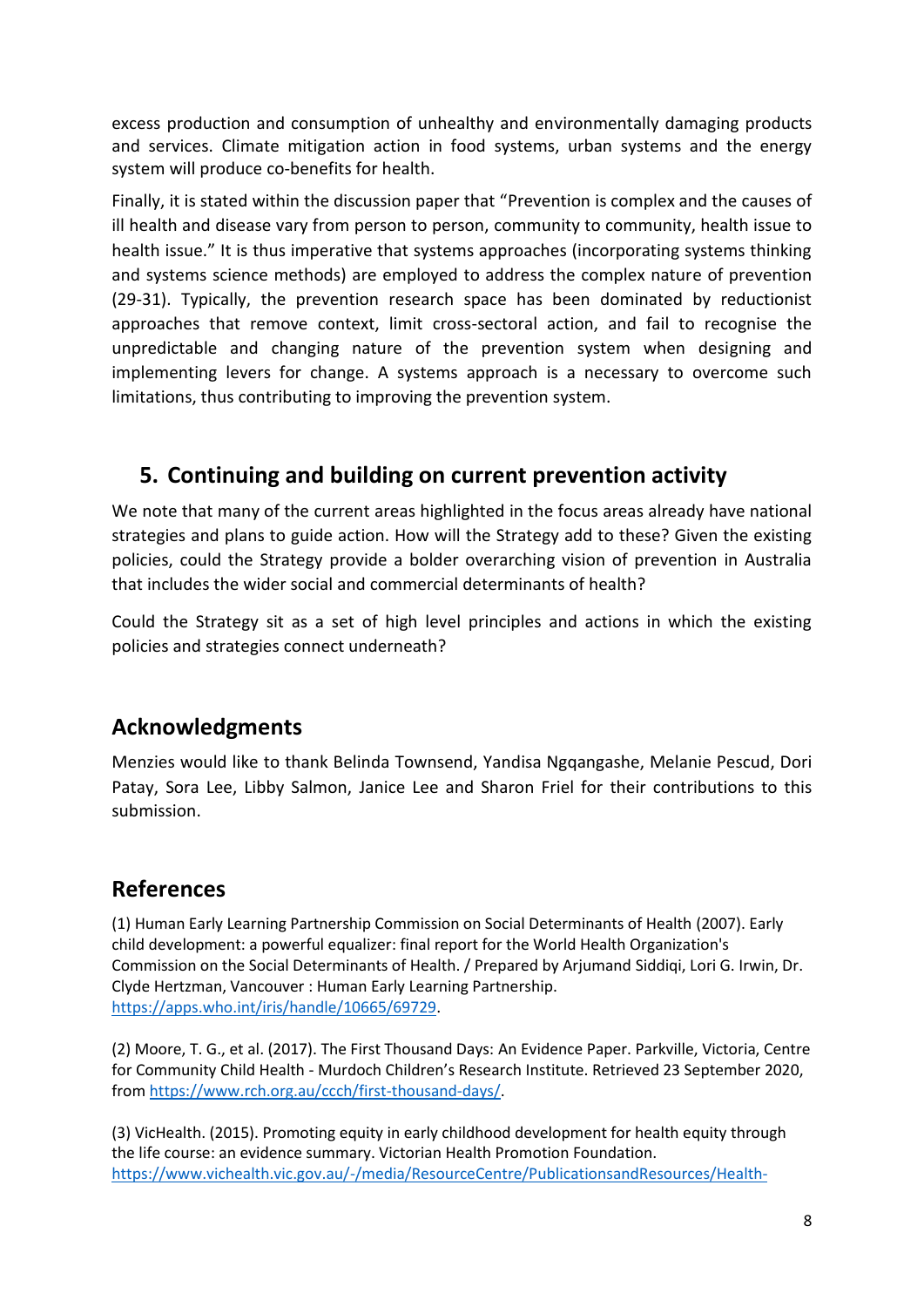[Inequalities/Fair-Foundations/Summary/Health-Equity\\_Summary-](https://www.vichealth.vic.gov.au/-/media/ResourceCentre/PublicationsandResources/Health-Inequalities/Fair-Foundations/Summary/Health-Equity_Summary-Report_EarlyChildhoodDev.pdf?la=en&hash=748376B8804BAA857C55716CE097958023693D22)[Report\\_EarlyChildhoodDev.pdf?la=en&hash=748376B8804BAA857C55716CE097958023693D22](https://www.vichealth.vic.gov.au/-/media/ResourceCentre/PublicationsandResources/Health-Inequalities/Fair-Foundations/Summary/Health-Equity_Summary-Report_EarlyChildhoodDev.pdf?la=en&hash=748376B8804BAA857C55716CE097958023693D22)

(4) Goldfeld, S., O'Connor, M., et al. (2018). The impact of multidimensional disadvantage over childhood on developmental outcomes in Australia. *International journal of epidemiology, 47*(5), 1485-1496. doi:10.1093/ije/dyy087

(5) Martin, B., Baird, M., et al. (2014). *Paid Parental Leave Evaluation. Final Report. Prepared for Australian Government Department of Social Services*. Brisbane: University of Queensland Institute for Social Science Research.

(6) NSW Health. (2019). *First 2000 Days Framework Policy Directive. PD2019\_008*. NSW Government Retrieved from [https://www1.health.nsw.gov.au/pds/Pages/doc.aspx?dn=PD2019\\_008](ttps://www1.health.nsw.gov.au/pds/Pages/doc.aspx?dn=PD2019_008)

(7) PricewaterhouseCoopers. (2019). *The first thousand days: A case for investment*. Retrieved from Melbourne: [https://www.pwc.com.au/health/first-1000-days-report.html](ttps://www.pwc.com.au/health/first-1000-days-report.html)

(8) Friel, S. & Baum, F. (2020). *Equity during recovery: Addressing social and health inequities as we emerge from lockdown*. Life and Health Re-imagined Series. Paper 4 VicHealth. [https://www.vichealth.vic.gov.au/-/media/Life-and-Health-Re-imagined---Equity-during](https://www.vichealth.vic.gov.au/-/media/Life-and-Health-Re-imagined---Equity-during-reovery.pdf?la=en&hash=C5532140A6AF1B5C488888CCD25DC150A9C6E6AF)[reovery.pdf?la=en&hash=C5532140A6AF1B5C488888CCD25DC150A9C6E6AF](https://www.vichealth.vic.gov.au/-/media/Life-and-Health-Re-imagined---Equity-during-reovery.pdf?la=en&hash=C5532140A6AF1B5C488888CCD25DC150A9C6E6AF)

(9) Commission on the Social Determinants of Health. (20098). *Closing the gap in a generation: health equity through action on the social determinants of health*. Geneva: World Health Organization.

(10) Marmot, M. & Allen, J. (2014). Social Determinants of Health Equity. *American Journal of Public Health*; 104: S517-19.

(11) Australian Institute of Health and Welfare. (2019). *Deaths in Australia.* Canberra, Australia: 17 July 2019 [https://www.aihw.gov.au/reports/life-expectancy-death/deaths-in-australia/contents/life](https://www.aihw.gov.au/reports/life-expectancy-death/deaths-in-australia/contents/life-expectancy)**expectancy** 

(12) World Health Organization. (2011). *Closing the gap: policy into practice on social determinants of health: discussion paper,* Geneva.

(13) United Nations. (2017). Global indicator framework for the Sustainable Development Goals and targets of the 2030 Agenda for Sustainable Development. [https://unstats.un.org/sdgs/indicators/Global%20Indicator%20Framework%20after%202020%20rev](https://unstats.un.org/sdgs/indicators/Global%20Indicator%20Framework%20after%202020%20review_Eng.pdf) [iew\\_Eng.pdf](https://unstats.un.org/sdgs/indicators/Global%20Indicator%20Framework%20after%202020%20review_Eng.pdf)

(14) Townsend, B., Miller, M., Gleeson, D. (2020). Tackling NCDs: The Need to Address Alcohol Industry Interference and Policy Incoherence Across Sectors Comment on "Towards Preventing and Managing Conflict of Interest in Nutrition Policy? An Analysis of Submissions to a Consultation on a Draft WHO Tool". *International Journal of Health Policy and Management*, early online view: [https://www.ijhpm.com/article\\_3908\\_8bc473d1082f2484fefe2c13aebc39fa.pdf](https://www.ijhpm.com/article_3908_8bc473d1082f2484fefe2c13aebc39fa.pdf)

(15) World Health Organization. (2017). *Safeguarding against possible conflicts of interest in nutrition programmes Draft approach for the prevention and management of conflicts of interest in the policy development and implementation of nutrition programmes at country level*. WHO: Geneva, 4 December 2017.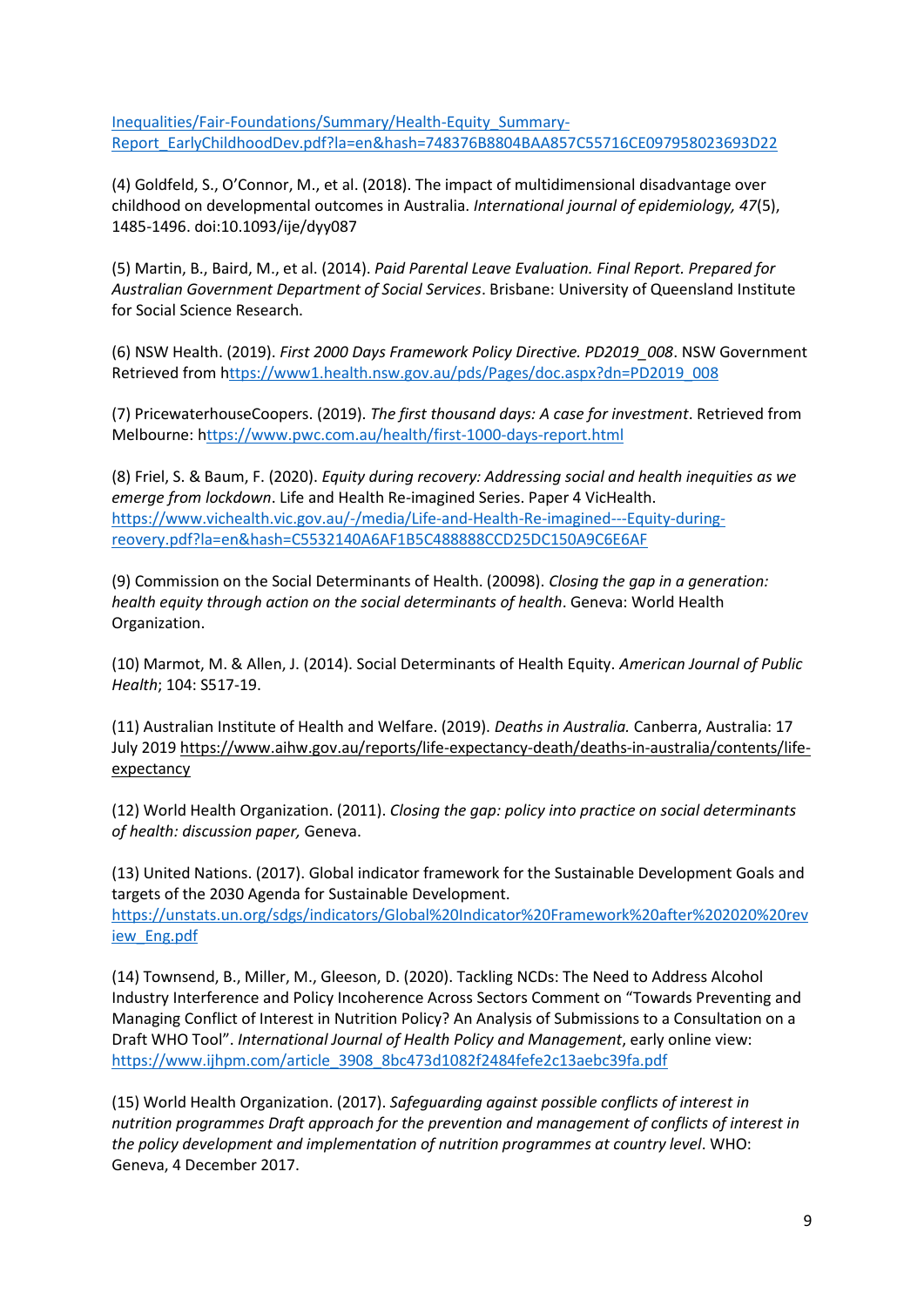(16) Health Canada. (2016). Transparency of stakeholder communications for healthy eating initiatives[: https://www.canada.ca/en/services/health/campaigns/vision-healthy-canada/healthy](https://www.canada.ca/en/services/health/campaigns/vision-healthy-canada/healthy-eating/transparency-stakeholder-communications-healthy-eating-initiatives.html)[eating/transparency-stakeholder-communications-healthy-eating-initiatives.html.](https://www.canada.ca/en/services/health/campaigns/vision-healthy-canada/healthy-eating/transparency-stakeholder-communications-healthy-eating-initiatives.html)

(17) Perez-Escamilla, R., et al. (2012). Scaling up of breastfeeding promotion programs in low- and middle-income countries: the "breastfeeding gear" model. *Advances in Nutrition* 3(6): 790-800. (18) Sadana, R., & Harper, S. (2011). Data systems linking social determinants of health with health outcomes: advancing public goods to support research and evidence-based policy and programs. *Public health reports (Washington, D.C. : 1974)*, *126 Suppl 3*(Suppl 3), 6–13. <https://doi.org/10.1177/00333549111260S302>

(19) Victora, C., et al. (2019). Analyses of inequalities in RMNCH: rising to the challenge of the SDGs. *BMJ Global Health* 4(Suppl 4): e001295.

(20) Krieger, N. (2011). *Epidemiology and the people's health: theory and context*. Oxford University Press.

(21) Baker, P., Machado, P et al (2020). Ultra-processed foods and the nutrition transition: global, regional and national trends, food systems transformations and political economy drivers. *Obesity Reviews*, 2020, DOI: 10.1111/obr.13126

(22) Mozaffarian, D., Angell, S. Y., Lang, T., & Rivera, J. A. (2018). Role of government policy in nutrition—barriers to and opportunities for healthier eating. *British Medical Journal,* 361:k2426. doi: <https://doi.org/10.1136/bmj.k2426>

(23) Love, P., Whelan, J., et al (2018). Healthy Diets in Rural Victoria—Cheaper than Unhealthy Alternatives, Yet Unaffordable. *International Journal of Environmental Research and Public Health*, *15*(11), 2469.<https://doi.org/10.3390/ijerph15112469>

(24) Pescud, M., Friel, S, et al. (2018). Extending the paradigm: A policy framework for Healthy and Equitable Eating (HE<sup>2</sup> ) *Public Health Nutrition* <https://doi.org/10.1017/S1368980018002082>

(25) World Health Organization. (2017). *Guidance on ending the inappropriate promotion of foods for infants and young children. Implementation manual*. Geneva, World Health Organization.

(26) WHO/UNICEF/IBFAN (2020). *Marketing of breast-milk substitutes: National implementation of the International Code*. Status report 2020 Geneva, World Health Organization. [https://www.unicef.org/reports/marketing-of-breast-milk-substitutes-status-report-2020.](https://www.unicef.org/reports/marketing-of-breast-milk-substitutes-status-report-2020)

(27) Friel, S. (2019). *Climate Change and the People's Health*. Oxford: Oxford University Press.

(28) Joint Statement on Recognising Climate Change in the National Preventive Health Strategy (2020).

[https://d3n8a8pro7vhmx.cloudfront.net/caha/pages/1866/attachments/original/1600924802/Joint](https://d3n8a8pro7vhmx.cloudfront.net/caha/pages/1866/attachments/original/1600924802/Joint_Statement_on_Recognising_Climate_Change_in_the_National_Preventive_Health_Strategy_24_September_2020_V3.pdf?1600924802) Statement on Recognising Climate Change in the National Preventive Health Strategy 24 Se [ptember\\_2020\\_V3.pdf?1600924802](https://d3n8a8pro7vhmx.cloudfront.net/caha/pages/1866/attachments/original/1600924802/Joint_Statement_on_Recognising_Climate_Change_in_the_National_Preventive_Health_Strategy_24_September_2020_V3.pdf?1600924802)

(29) Friel, S., Pescud, M.,et al (2017). Using systems science to understand the determinants of inequities in healthy eating. *PloS One*. 30;12(11):e0188872.